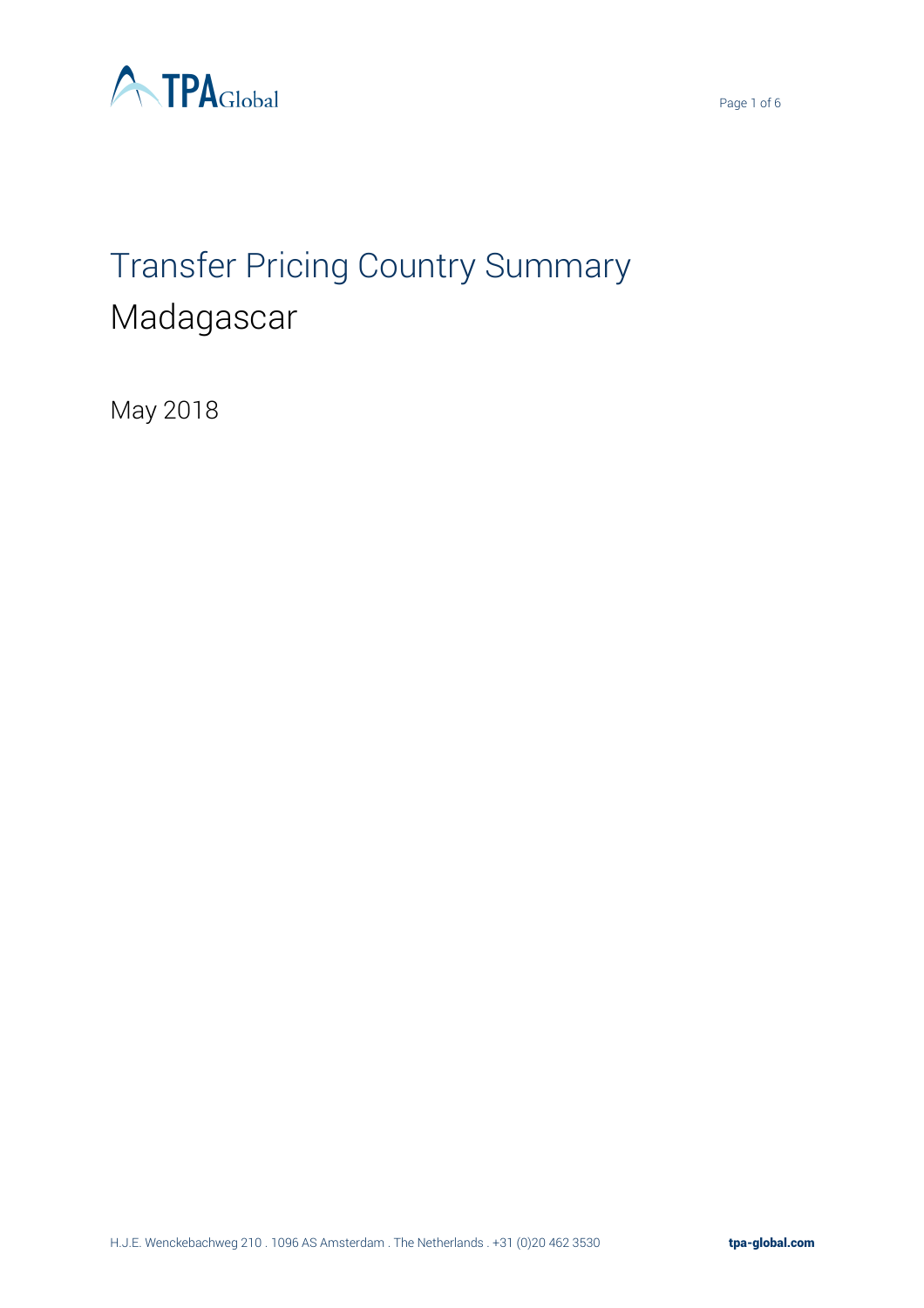

# Legislation

# **Existence of Transfer Pricing Laws/Guidelines**

Regarding the Malagasy transfer pricing regime, the following primary legislations are relevant:

• The General Tax code: By virtue of Décision n°04 MFB/SG/DGI/DELF of 24 January 2014, relating to valuation for tax purposes with respect to the Arm's length principle and the procedure for implementing specific provisions on Transfer Pricing, the Malagasy Directorate of Taxes (Direction Generale des Impots 'DGI') passed into law the Transfer Pricing Legislation.The Legislation lays down specific rules of application with regards to transactions conducted by Multinationals in Madagascar, in accordance with the OECD Arm's Length Principle as enshrined in Paragraph 2, 3 & 4 of Article 01.01.13 of the General Tax Code -

*'when conditions made or imposed in a commercial or financial transactions between associated companies do not conform to the arm's length principle, the benefits that would, in the absence of these conditions, accrue to the enterprise based in Madagascar and taxed at the expense of the company, but by reason of those conditions have not so accrued, may be included in the profits of that enterprise and taxed accordingly'.* 

Article 01.01.13 vehemently lays down the Arm's Length principle by highlighting that when the Transfer Price cannot be determined, the Tax Administration is empowered to make adjustments in order to determine the tax base. Thus, conformity to the Arm's Length Principle must be observed by Multinationals established and conducting transactions in and out of Madagascar;

 $\bullet$  The executive decision no.  $4 - \text{MFB/SG/DG}$  on transfer pricing rules transfer pricing tax audit, pricing methods, and tax haven details.

# **Definition of Related Party**

The new Legislation equally prescribed a threshold for application of the Transfer Pricing regulation by defining the meaning of an 'Associated Enterprise' in Article 3: *'when an enterprise participates directly or indirectly in the management, control and capital of another enterprise, or the same physical or moral person'* direct or indirect participation in the capital of the other entity in effective commercial circumstances is more 25 percent.

The Legislation also applies when a company located in Madagascar performs one or more commercial or financial transactions with a company(s), whether associated or not, but established in a foreign State with a privileged tax regime.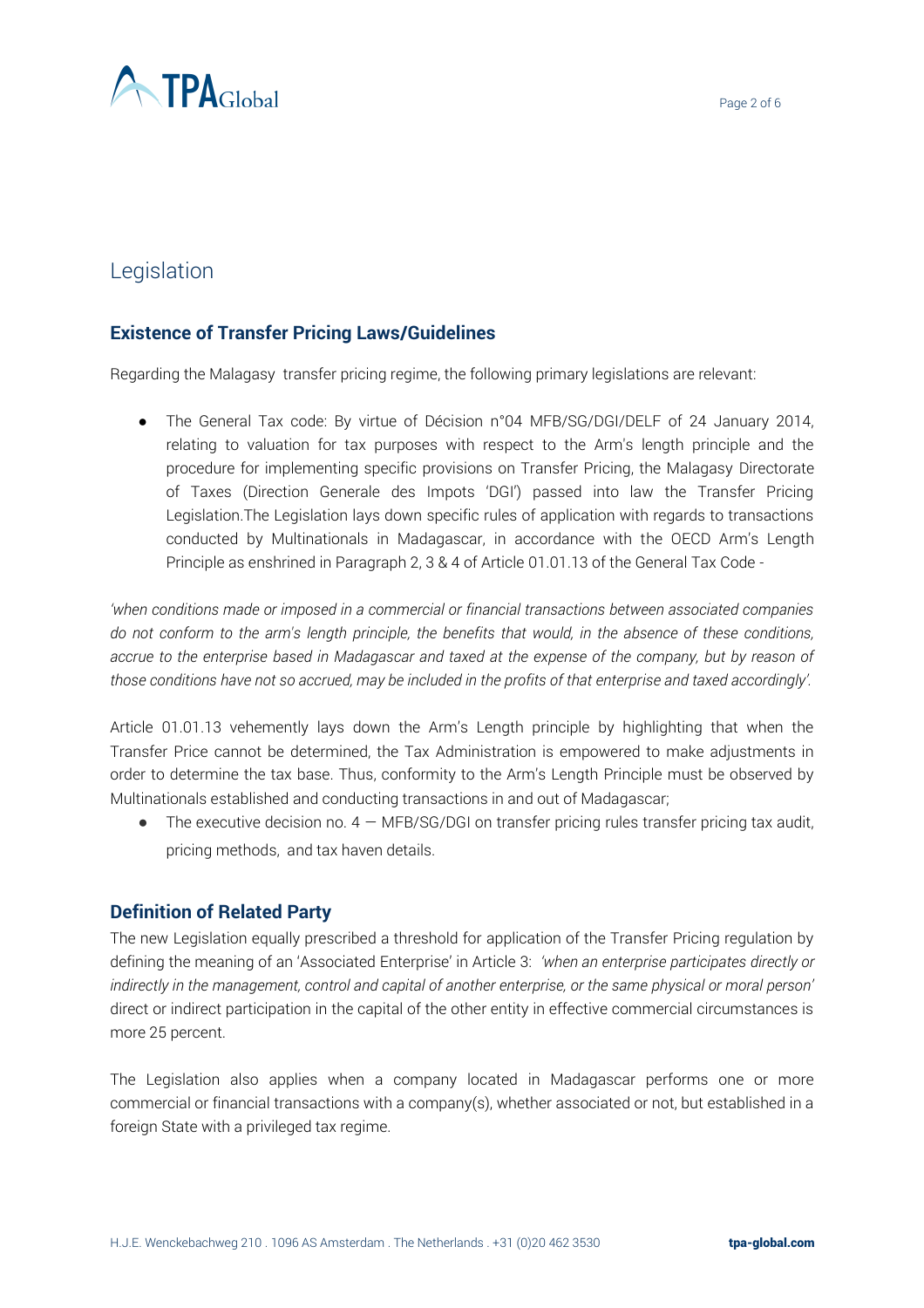

# **Transfer Pricing Scrutiny**

Transfer pricing is scrutinized in every sector in the economy. In the Mining industry, for example, the taxable income is determined in accordance with the provisions of the General Tax Code, as supplemented by the mining code. Per the Mining code, transfer payments for goods supplied or services rendered to mining company affiliates must be justified in relation to the prevailing market prices for similar goods or services.

Generally, in Madagascar, the probability of a tax audit for foreign companies and companies submitted to income tax under corporate regime is high since such companies are under close monitoring. However, tax audits and tax reassessments related to transfer pricing are not yet a standard. Malagasy transfer pricing laws and practices are still recent; field tax auditors within the tax authority are not quite familiar with TP principles or pricing methods.

# **Transfer Pricing Penalties**

The New Transfer Pricing regulation equally prescribed penalties for noncompliance. Article 20.01.58.8 of the General Tax Code relating to Nonresponse/ non-communication and noncompliance by the taxpayer within the aforementioned deadlines (the three-month first-request period or the 30-day additional-information period) on a request by the Tax administration for documentation during Tax audit is fined at AR 5,000,000.

#### **Advance Pricing Agreement (APA)**

There are currently no provisions for Advance Pricing Agreement in the Malagasy Tax code.

# Documentation And Disclosure Requirements

#### **Tax Return Disclosures**

Consolidated tax returns are not permitted; each company must file a separate tax return. Companies are generally required to file an annual tax return, depending on the financial year-end of the company. The tax code requires a declaration of amounts remitted to third parties, and on goods sold, exclusive of taxes. On the other hand, tax agents with at least the rank of a controller in the exercise of their functions are required to control accounting records, as well as all books, papers and related tax documents. The agents may also proceed in a manner prescribed by law to visit or search business premises for verification of the accounting documents, equipment, and stocks. Malagasy Tax agents generally have the right to obtain from public or private natural or legal persons, documents necessary for the establishment of taxes, regardless of the medium. Any information requested in this bid must be provided within 15 days from the date of receipt of the written request.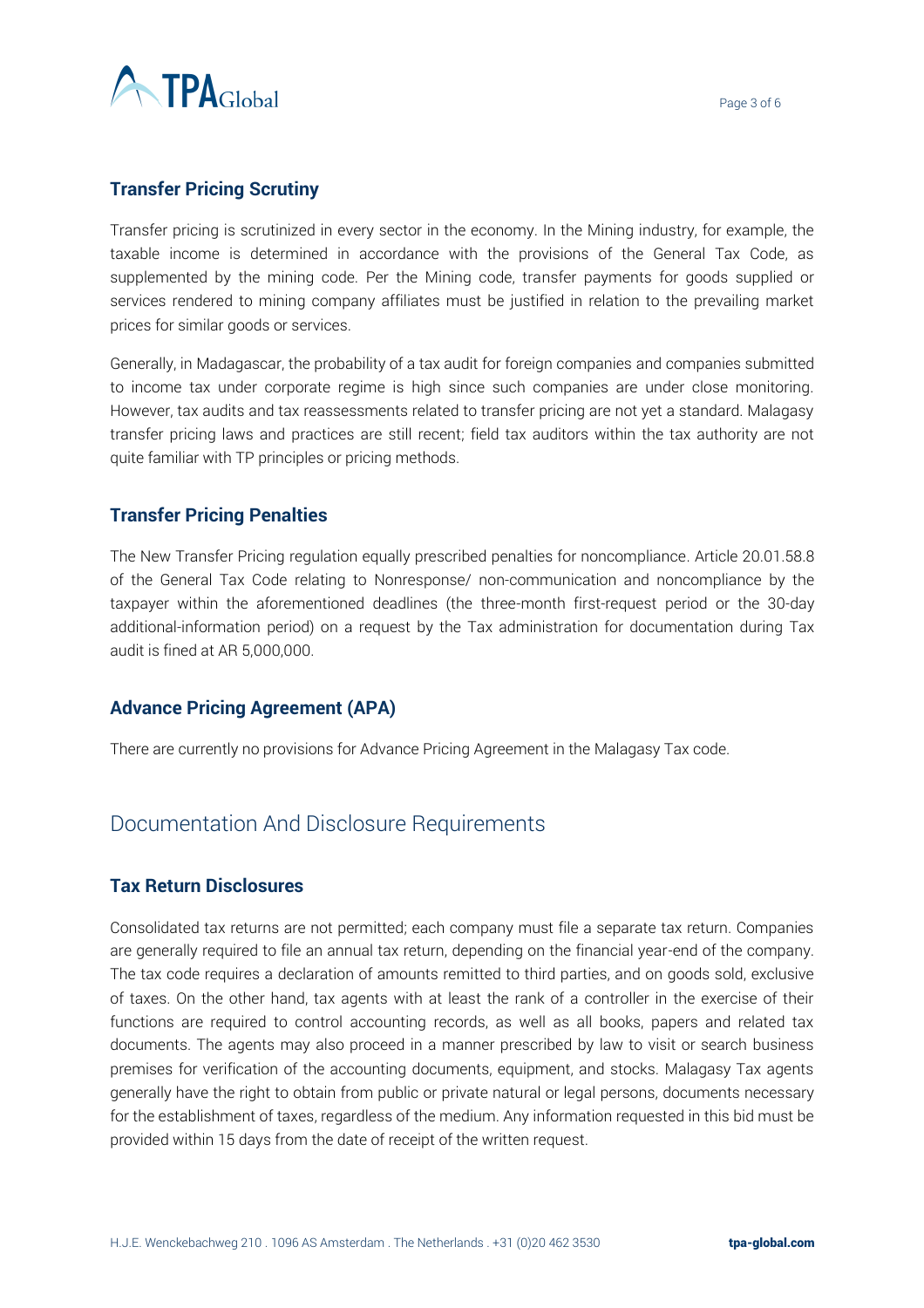

#### **Level of Documentation**

By Virtue of Article 20.06.08 of the CGI, the tax auditor/ administration may require the taxpayer to submit Transfer Pricing Documentation in support of the declared transfer price during a tax audit. The required documentation must provide information specifying:

- The nature of the relationship between the company and one or more businesses carried out with companies or group companies based in or outside Madagascar;
- The Transfer Pricing Method used in determining the transfer price of the industrial, commercial or financial nature of the transaction performed with enterprises, companies or groups enterprises which justifies the transfer price, supported by comparables used, where applicable;
- The transactions performed by the enterprises, companies or groups enterprises;
- The tax treatment of the transactions carried out by companies' resident out of Madagascar or the companies or groups that directly or indirectly hold a majority of the capital or voting rights.

The required documentation is usually explicitly indicated in the request for documentation notice. The type of activities or products involved in the transaction, the countries concerned, the companies or group companies concerned and, where appropriate, the amounts involved must be provided upon the request. This notice also indicates a time frame for submission of the required documentation.

# **Record Keeping**

Accounting and Tax documentation must be prepared using the Malagasy accounting rules (Decree No 87.332 September 17, 1987). The tax documentation and justifying account records must be preserved for at least 10 years, starting 1 January, following the year the accounts and assessment was conducted.

#### **Language for Documentation**

The Malagasy General Tax code does not prescribe a precise language for preparing TP documentation. Even though the official national languages are Malagasy, French and English, Art 01.01.20 stipulating the accounting standards for preparing tax documentation stipulates, detailed accounting records must be prepared and registered in French or Malagasy, without erasures.

#### **Small and Medium Sized Enterprises (SMEs)**

There are no specific TP provisions for Small and Medium Sized Companies.

#### **Deadline to Prepare Documentation**

There are no precise deadlines in preparing TP documentation.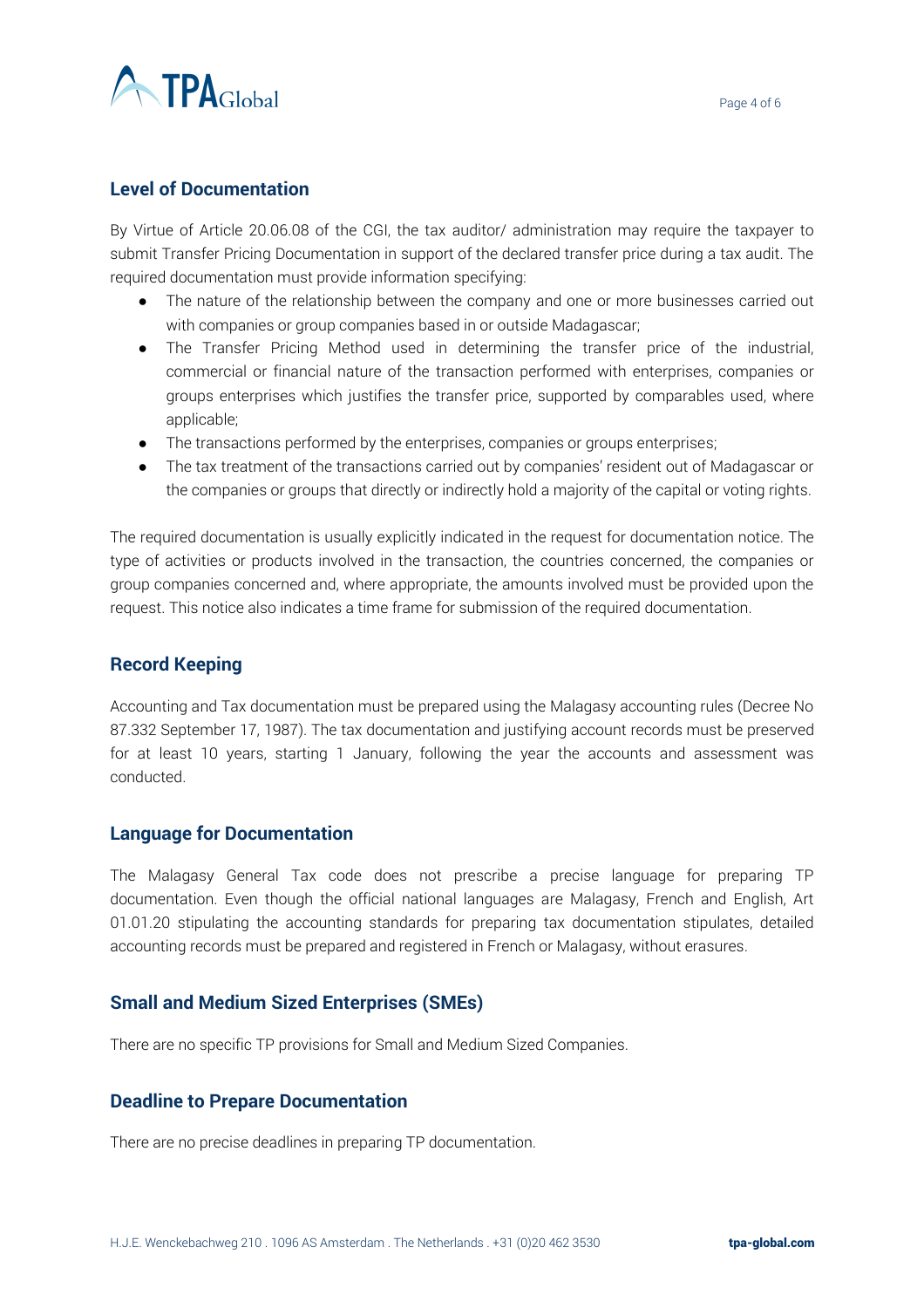

### **Deadline to Submit Documentation**

The time frame for submission of Documentation is two months; and may be extended upon reasoned request by the taxpayer for no more than one month, to total three months. In case the documentation submitted is inadequate, the Tax administration would notify the taxpayer the obligation to complete the required documentation within an extended period of thirty days, while stating the additional documentations needed. This notice also reminds the taxpayer of the consequences for failure to respect instructions on the request notice.

# **Statute of Limitations**

The Tax administration is generally empowered to repair errors found on the tax base, total or partial omissions in tax declarations, inaccurate charges and royalties, or insufficient payment of taxes, unless special provisions apply. For taxes on personal income and corporate profits, the Tax Administration has a right to make adjustments until the end of the third year, following the year in which the tax is due.

# Transfer Pricing Methods

By virtue of Article 7 of the Transfer Pricing regulation and in line with the OECD Transfer Pricing Guidelines, the Arm's Length Transfer Price must be determined by one of the following methods:

- The Comparable Uncontrolled Pricing Method, (CUP);
- The Resale Price Method (RPM);
- $\bullet$  The Cost Plus Method (C+);
- The Transactional Net Margin Method (TNMM), and;
- The Transactional Profit Split Method (PSM).

The determination of the Transfer Pricing Method in support of the required documentation according to the circumstances of the commercial transaction depends on the taxpayer. The Taxpayer is equally not obliged to use more than one method in deriving the Transfer Price.

# Comparables

As aforementioned, the Transfer Pricing Method used in determining the transfer price of the industrial, commercial or financial nature of the transaction performed with enterprises, companies or groups enterprises, that determines the transfer price must be supported by comparables (if applicable) provided by the taxpayer. The tax administration equally has an obligation to substantiate the adjusted tax base by any comparable available to it.